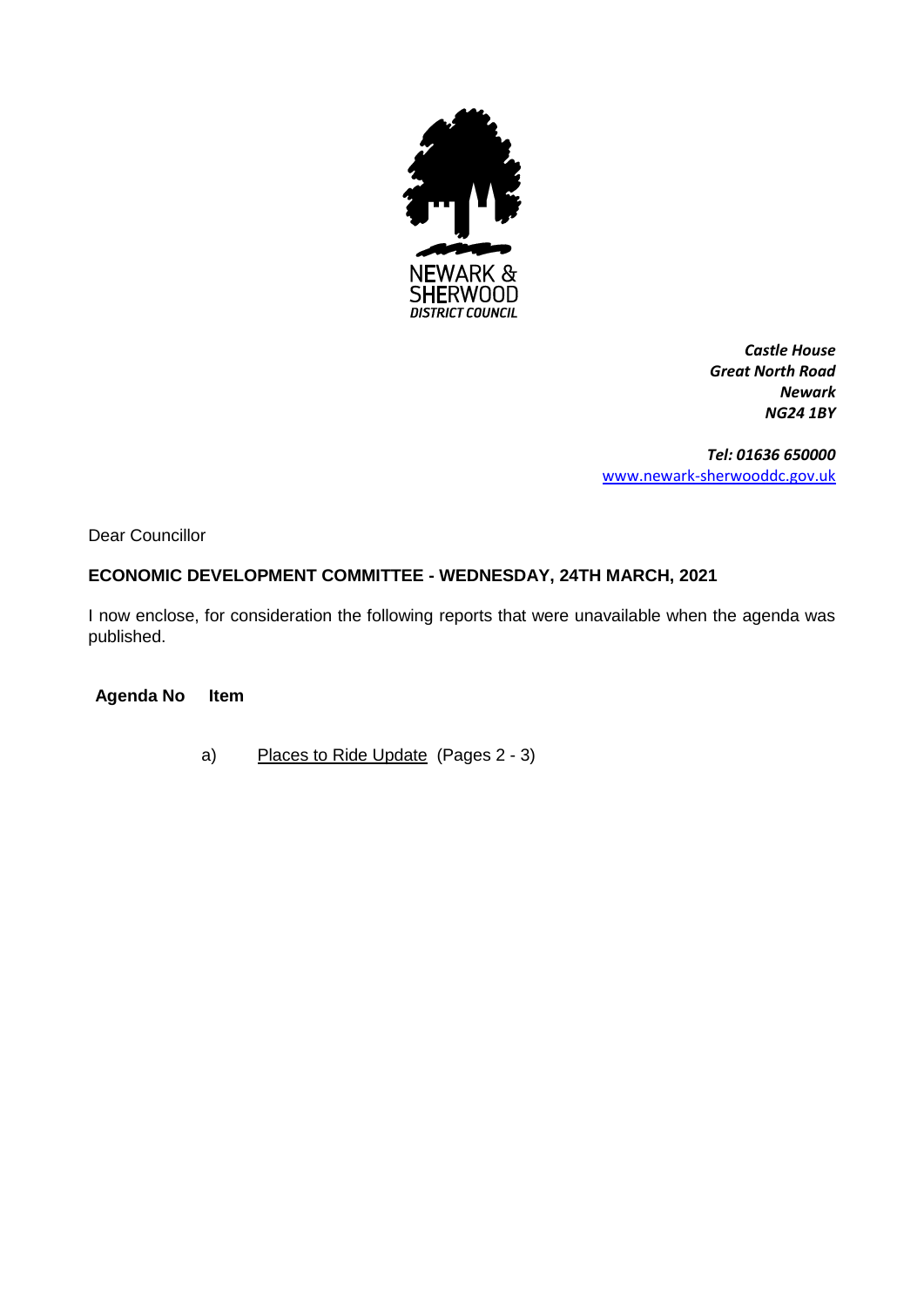# **RELEASED INTO PUBLIC DOMAIN BY ECONOMIC DEVELOPMENT COMMITTEE – 23.03.22**

**APPENDIX**

# **ECONOMIC DEVELOPMENT COMMITTEE 24 MARCH 2021**

# **PLACES TO RIDE APPLICATION UPDATE – EXEMPT APPENDIX**

This report contains information relating to the financial or business affairs of a particular person (including the authority holding that information) which is a category of exempt information under Schedule 12A of the Local Government Act 1972, Paragraph 3 under which the Committee has the power to exclude the press and public if it so wishes.

**RECOMMENDED that under Section 100(A) of the Local Government Act 1972, the press and public be excluded from the meeting during discussion of this item of business on the grounds that it involves the likely disclosure of exempt information as defined in Paragraph 3 of Schedule 12A of the Act and that the public interest in maintaining the exemption outweighs the public interest in disclosing the information.**

It is considered that the need to treat the information in this report as exempt outweighs the public interest in disclosure because it contains an embargo on publication of confirmation and ultimate receipt of grant funding pending completion of legal agreements.

## **1.0 Update**

- 1.1 The notification referred to in the main report from Sport England/British Cycling has confirmed that the Council's Stage Two application and business plan had been successful and that the Places to Ride Board had approved a conditional Exchequer capital award of the full £150,000 towards the project. We have received the draft Award Agreement and Terms from Sport England/British Cycling and referred them to our Legal and Finance teams to check that we are content with them and that they will enable us to proceed with the project as intended. We have one month from 3 March 2021 within which to do this. Agenda Item 15a<br>
<u>as.22</u><br> **Agenda Item 15a**<br> **Agent Constant Constant Constant Act 1972, the press and of business on the grounds<br>
of business on the grounds<br>
and Paragraph 3 of Schedule<br>
exempt outweighs the public<br>
exemp**
- 1.2 Any public announcement about the award is still embargoed until the Award Agreement and Terms have been formally accepted by ourselves and returned to Sport England.

#### **2.0 Equalities Implications**

2.1 A key feature of the proposed scheme is that it will be fully accessible and inclusive in line with its purpose to promote recreational cycling for all.

#### **3.0 Digital Implications**

3.1 In developing the scheme, we will consider potential links with the forthcoming 5G 'Connected Forest' hubs at Thoresby Vale and Forest Corner.

#### **4.0 Financial Implications (FIN20-21/8920)**

4.1 It is anticipated that Harworth Group PLC will deliver the project and the Council will passport the £150,000 grant funding to contribute to the scheme. Whilst this would not be Council